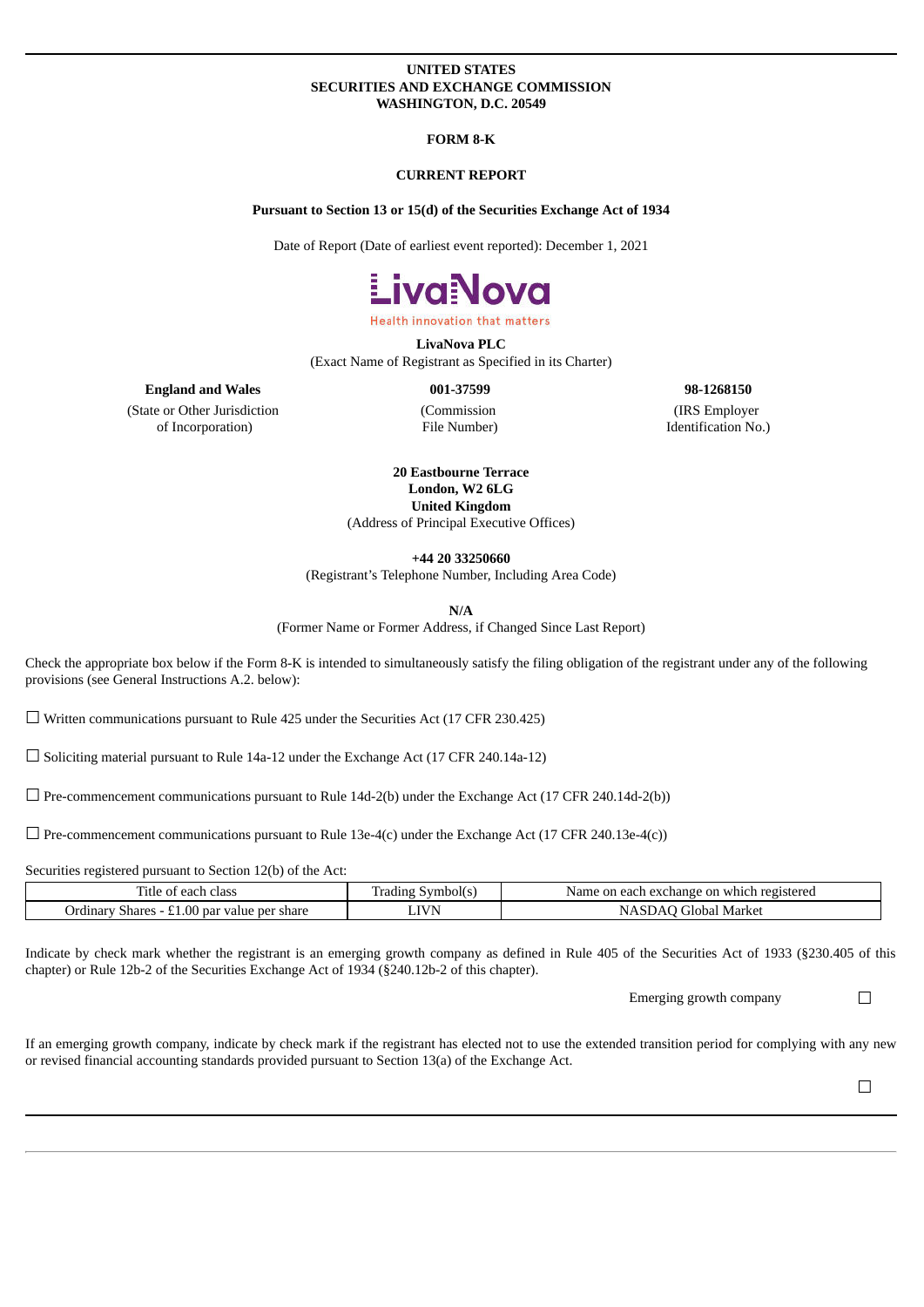# **Item 7.01 Regulation FD Disclosure.**

On December 1, 2021, LivaNova PLC (the "Company"), in response to a question from an investor about the impact of the Delta and Omicron variants of COVID-19, indicated that the Company is seeing trends in sales consistent with its expectations, which could be perceived as confirming guidance. The intention was not to confirm guidance and the Company is not commenting on guidance. This Current Report on Form 8-K (this "Report") is being furnished solely to satisfy the Company's obligations under Regulation FD in light of the inadvertent disclosure.

2